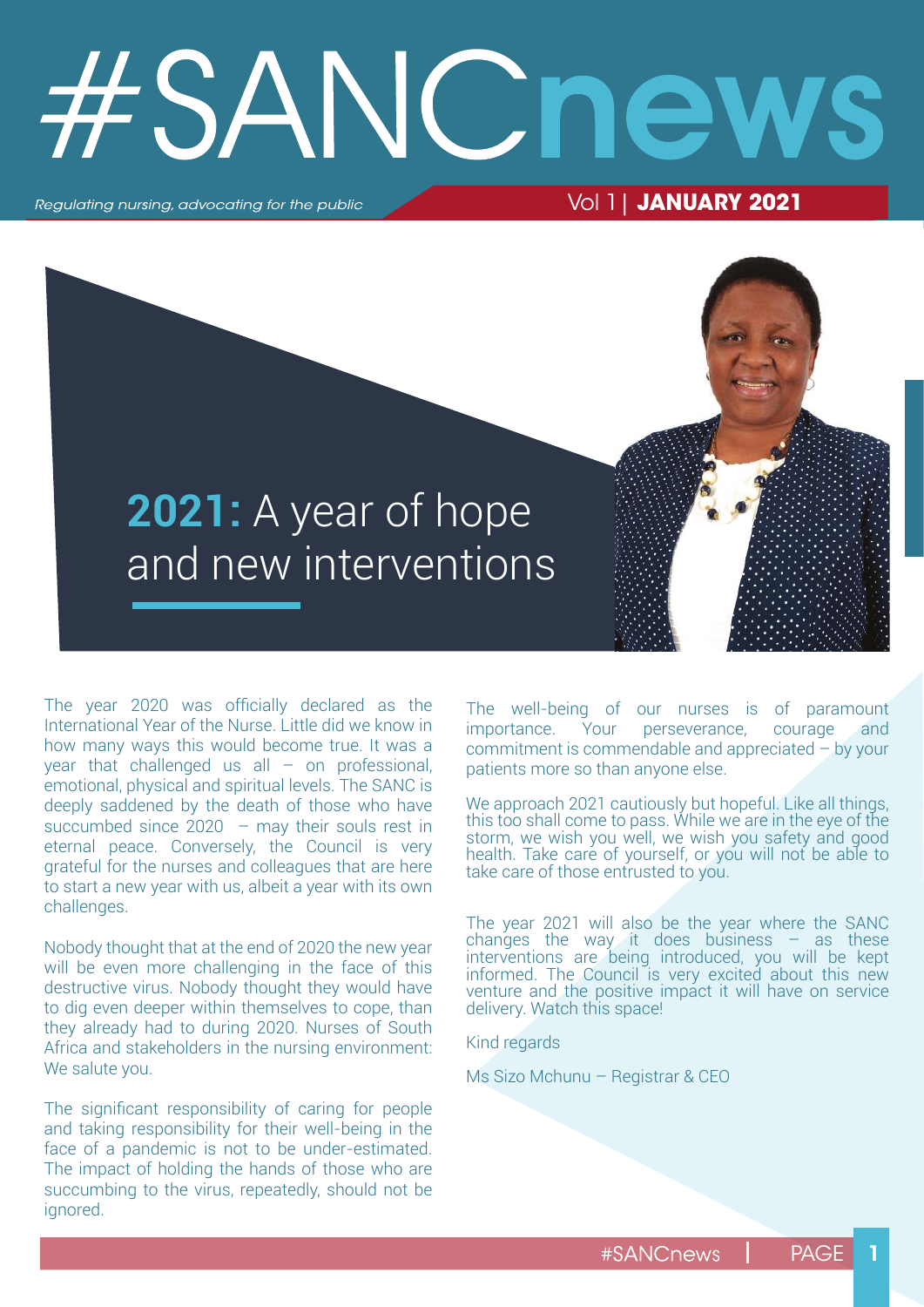# Vol 1| **JANUARY 2021** FRAUD ALERT

## BLOW THE WHISTLE on Fraud and Corruption

Report any incidents of fraud, theft and corruption through the various available channels:

- **Toll free: 0800 20 12 16**
- KPMG Hotfax: 0800 200 796
- KPMG Hotmail: fraud@kpmg.co.za
- KPMG Hotpost: BNT 371, PO Box, 14671, Sinoville, 0129

**Reminder:** Ensure that you have the relevant information at hand before reporting fraud and/ or corruption incidences.

#### Checklist before you call:

- What is the nature of the incident?
- Where specifically did it happen?
- In which division/department did the incident take place?
- Date and time the incident took place?
- How long and how often has this been going on?
- Number of people involved and their names and surnames?
- Is there monetary value involved? How much?
- Do you have any proof?

#### Important to note:

• Do not use the Fraud Hotline for lodging complaints and enquiries.

The SANC has provided the relevant reporting channels for complaints, professional conduct related matters and enquiries:

## Service-oriented email addresses

### EMAIL ADDRESS | TYPE OF ENQUIRY

| apc@sanc.co.za                      | <b>APC related enquiries</b>                                                                                                                        |
|-------------------------------------|-----------------------------------------------------------------------------------------------------------------------------------------------------|
| customerservice@sanc.co.za          | Complaints, compliments, service requests, etc.                                                                                                     |
| restoration@sanc.co.za              | <b>Restoration enquiries</b>                                                                                                                        |
| foreign@sanc.co.za                  | <b>Foreign registration enquiries</b>                                                                                                               |
| exams@sanc.co.za                    | <b>Examination enquiries</b>                                                                                                                        |
| personaldetails@sanc.co.za          | <b>Change of personal details</b>                                                                                                                   |
| cpd@sanc.co.za                      | <b>CPD</b> enquiries                                                                                                                                |
| professionalpractice@sanc.co.za     | Preliminary investigation and unfitness to practice                                                                                                 |
| professionalconduct@sanc.co.za      | <b>Professional conduct issues</b>                                                                                                                  |
| devices@sanc.co.za                  | <b>Purchasing of distinguishing devices</b>                                                                                                         |
| basicqualifications@sanc.co.za      | <b>Commencement and completion of Community Service. Any Midwifery,</b><br><b>Bridging and Psychiatry, Auxiliary and Enrolled Nursing enquiries</b> |
| additionalqualifications@sanc.co.za | <b>Additional qualification enquiries</b>                                                                                                           |
| learnersdesk@sanc.co.za             | Any learner registration related enquiries                                                                                                          |
|                                     |                                                                                                                                                     |

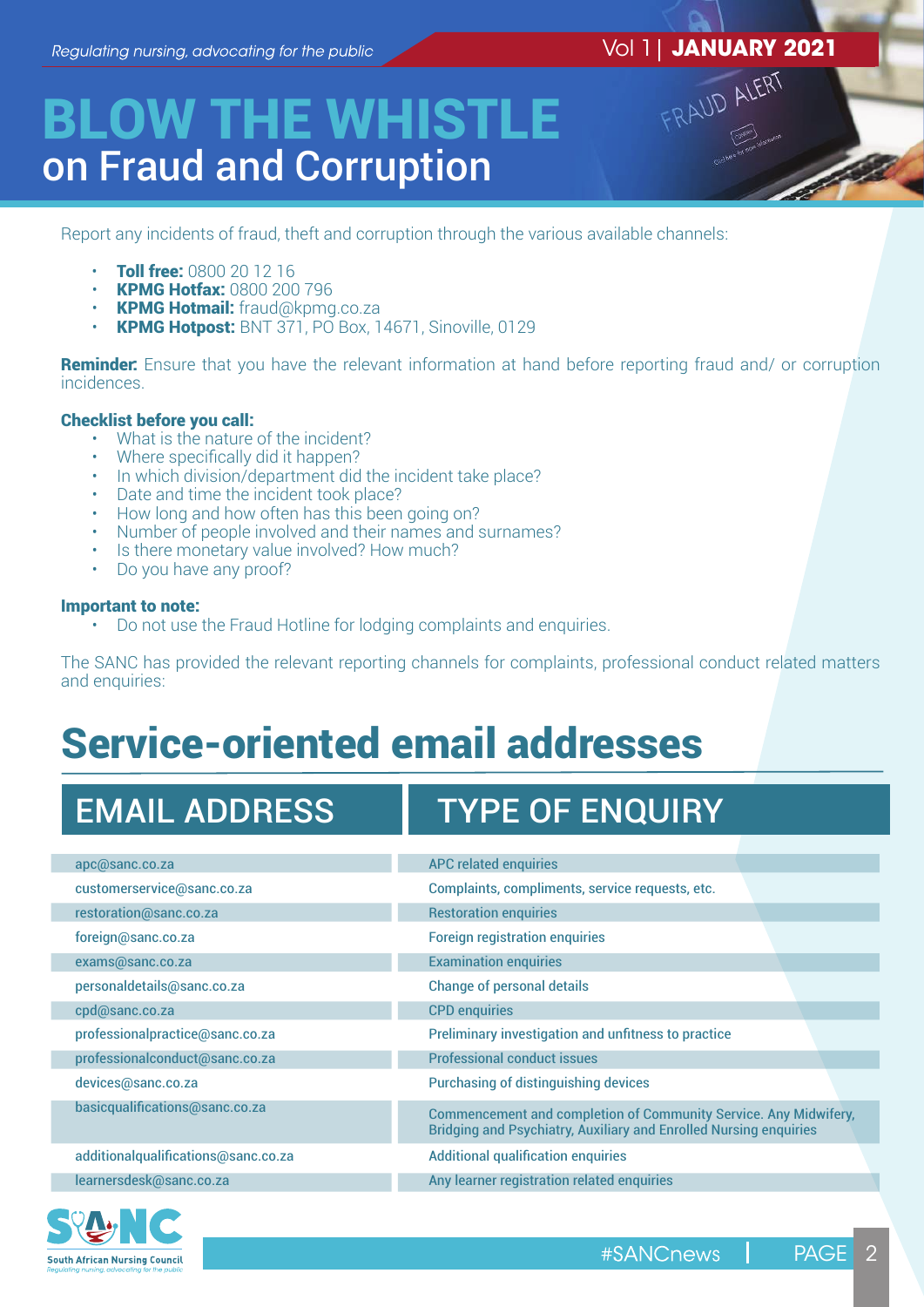Vol 1| **JANUARY 2021**

# **International Nurses Day**  2021

*From: International Council of Nurses*

The International Council of Nurses (ICN) announced the theme for International Nurses Day 2021 (#IND2021). Following on from previous years, the overarching theme for International Nurses Day (IND) is *Nurses: A Voice to Lead.* The sub-theme for 2021 is: *A Vision for Future Healthcare.*

*"This global COVID-19 pandemic has shown the world the important role that nurses play in keeping people healthy across the lifespan," said Annette Kennedy, ICN President. "While there has been significant disruption to healthcare, there has also been significant innovation that has improved access to care. In 2021, we will focus on the changes to and innovations in nursing and how this will ultimately shape the future of healthcare."* 

The IND 2021 theme thus reflects on the impact of COVID-19 on the health system and the nursing profession and how these might be affected into the future. Nurses, as the largest healthcare profession, must play an integral part in planning the future of healthcare.

Every year, ICN produces a range of resources to inform the public and support nurses. This includes a report, case studies, posters, videos, interviews and social media banners and logos. ICN is calling on nurses to share their stories in the form of a case study to be a part of IND 2021. Guidelines and templates on how to submit a case study can be found at *www.icn.ch.* Case studies submissions and any questions should be sent to *indstories@icn.ch.* Previous cases studies and IND resources can be found at *www.icnvoicetolead.com.*

International Nurses Day is celebrated around the world every 12 May, the anniversary of Florence Nightingale's birth. ICN commemorates this important day each year by choosing a theme and producing IND resources and evidence.

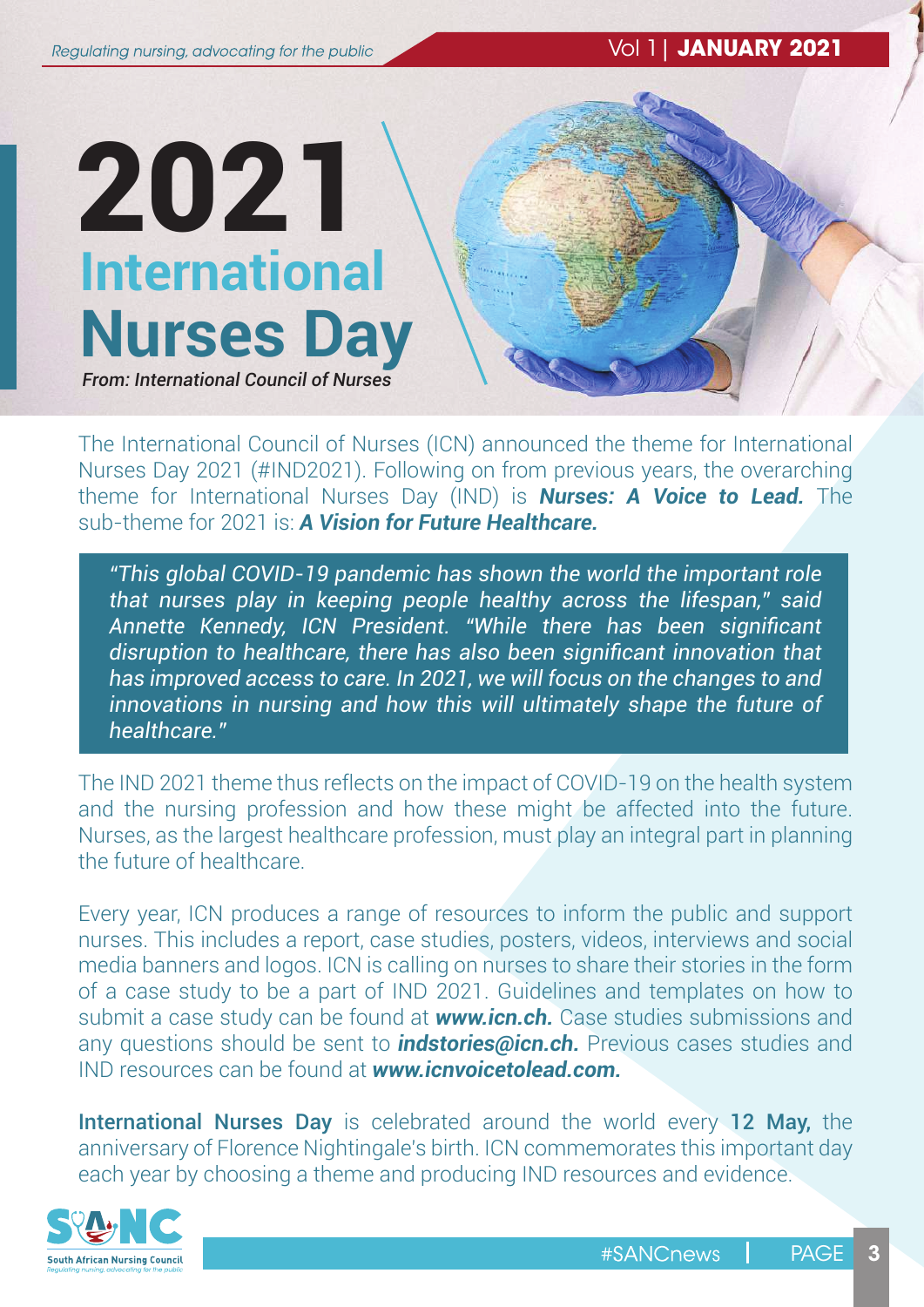Regulating nursing, advocating for the public

Vol 1| **JANUARY 2021**

#### SANC OFFERS FREE RESTORATION TO QUALIFYING NURSES DURING COVID-19 NATIONAL STATE OF DISASTER

The South African Nursing Council (SANC) reiterates its solution to support the nurses who are availing themselves to assist during the Covid-19 crisis. Any nurse, who for the period of the COVID-19 National State of Disaster, wants to be restored back onto the Nurse Register for the sole purpose of rendering services and aiding in the prevention of the spread of Covid-19 or the treatment of affected patients, and is currently not on the Nurse Register, may restore and be registered at a fee of R0.00. Note: *This does not apply to those nurses who paid late during December 2020 or earlier periods and now need to restore.*

The Board Notice regarding this special concession was published in the Government Gazette on 9 April 2020 already, but it was important that the process had to be communicated by the Department of Health at a provincial level first to ensure a stream-lined and simplified restoration process. Thus said, it is important to note that this process of restoration for the said period will be done via the relevant departments e.g. Department of Health, Department of Correctional Services, South African Military Health Services and big independent hospital groups. **Nurses cannot restore individually for this process.** 

The SANC has created a simplified restoration form to assist the respective departments with the process. Upon completion of the form, the departments and the hospital groups will then provide the SANC with a list of all the nurses to be restored for the National State of Disaster period only. The completed form, available on the SANC website: *www.sanc.co.za,* must be submitted to the Provincial Departments of Health, Department of Correctional Services, South African Military Health Services or big independent hospital groups together with the completed application form sent in response to the advertisement.

Says the SANC Registrar and CEO, Ms Sizo Mchunu: *"It is important that nurses note that this is an exception to the normal restoration rules and that this restoration will expire at the end of the National State of Disaster, as will be pronounced by the President of South Africa. These Nurses' names will then be removed from the Register and the normal restoration process and fees will then apply for those who choose to remain registered in order to practice nursing."*